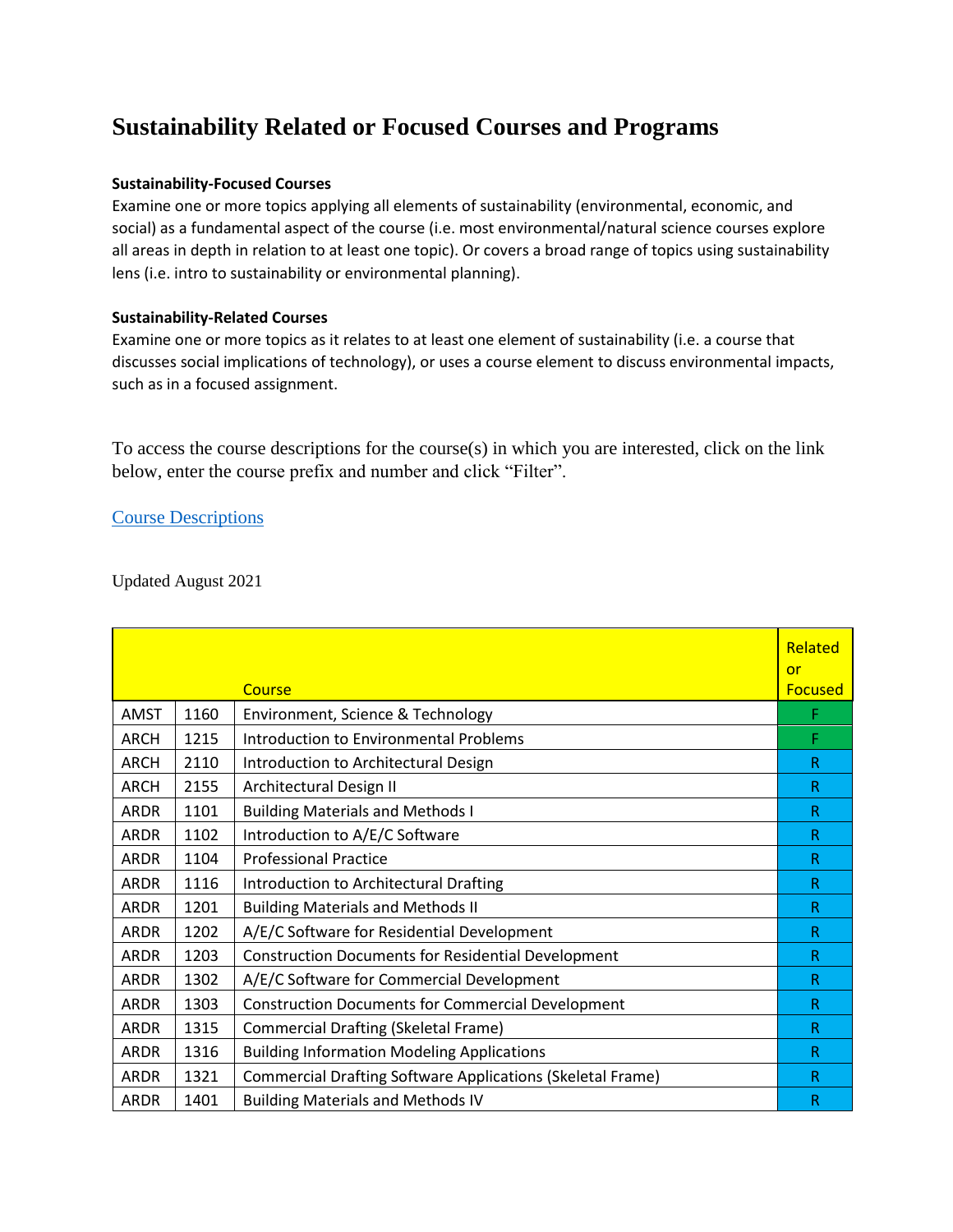| <b>ARDR</b> | 1402  | A/E/C Software for Commercial Building Systems                | R           |
|-------------|-------|---------------------------------------------------------------|-------------|
| <b>ARDR</b> | 1403  | <b>Construction Documents for Commercial Building Systems</b> | $\mathsf R$ |
| <b>ARDR</b> | 2120  | <b>Structural Systems Software Applications</b>               | $\mathsf R$ |
| <b>ARDR</b> | 2180  | <b>Site Analysis</b>                                          | R           |
| <b>ARDR</b> | 2210  | Mechanical/Electrical Systems Analysis                        | $\mathsf R$ |
| <b>ARDR</b> | 2220  | Mechanical/Electrical/Plumbing Systems Software Applications  | R           |
| <b>ARTH</b> | 1116  | History of Design                                             | $\mathsf R$ |
| <b>ARTS</b> | 1410  | Introduction to Photography                                   | R           |
| AT          | 1010  | Applied Technologies in Construction                          | $\mathsf R$ |
| AT          | 1020  | Applied Technologies in Design                                | $\mathsf R$ |
| AT          | 1030  | Applied Technologies in Manufacturing                         | R           |
| AT          | 1040  | Applied Technologies in Transportation                        | $\mathsf R$ |
| <b>AUTC</b> | 2250  | <b>Transportation Alternative Fuels</b>                       | F           |
| <b>BEV</b>  | 1010  | Beverage Production Equipment and Maintenance                 | $\mathsf R$ |
| <b>BEV</b>  | 1100  | <b>Beer Production and Styles</b>                             | $\mathsf R$ |
| <b>BEV</b>  | 1130  | <b>Beer Production I</b>                                      | F           |
| <b>BEV</b>  | 1140  | <b>Beer Production II</b>                                     | F           |
| <b>BEV</b>  | 1160  | <b>Beverage Service I</b>                                     | F           |
| <b>BEV</b>  | 1192  | <b>Draught Systems</b>                                        | F           |
| <b>BEV</b>  | 1300  | Distilled Spirits Production and Styles                       | ${\sf R}$   |
| <b>BEV</b>  | 2160  | <b>Beverage Service II</b>                                    | F           |
| <b>BIOL</b> | 1110  | <b>General Biology</b>                                        | $\mathsf R$ |
| <b>BIOL</b> | 1125  | <b>Human Biology</b>                                          | ${\sf R}$   |
| <b>BIOL</b> | 1140  | <b>Biology for Health Sciences</b>                            | $\mathsf R$ |
| <b>BIOL</b> | 1215  | <b>Biology for Environmental Sciences</b>                     | F           |
| <b>BIOL</b> | 1996  | Special Topics - Horticulture in Central New Mexico           | F           |
| <b>BIOL</b> | 2110  | Principles of Biology: Cellular and Molecular Biology         | $\mathsf R$ |
| <b>BIOL</b> | 2410  | Principles of Biology: Genetics                               | R           |
| <b>BIOL</b> | 2615  | <b>Ecology and Evolution</b>                                  | $\mathsf R$ |
| <b>BIOL</b> | 2635  | Plant and Animal Form and Function                            | R           |
| <b>BIOL</b> | 1110L | General Biology Lab                                           | $\mathsf R$ |
| <b>BIOL</b> | 1140L | <b>Biology for Health Sciences Lab</b>                        | R           |
| <b>BIOL</b> | 1215L | <b>Biology for Environmental Sciences Lab</b>                 | F           |
| <b>BIOL</b> | 2110L | Principles of Biology: Cellular and Molecular Biology Lab     | $\mathsf R$ |
| <b>BIOL</b> | 2410L | Principles of Biology: Genetics Lab                           | R           |
| <b>BIOL</b> | 2615L | Ecology and Evolution Laboratory                              | $\mathsf R$ |
| <b>BIOL</b> | 2635L | Plant and Animal Form and Function Laboratory                 | R           |
| CARP        | 1016  | Core Curriculum                                               | $\mathsf R$ |
| CARP        | 1030  | Carpentry Theory I                                            | $\mathsf R$ |
| <b>CARP</b> | 1300  | <b>Basic Woodworking Theory</b>                               | R           |
| <b>CHEM</b> | 1110  | Chemistry in Our Community                                    | F           |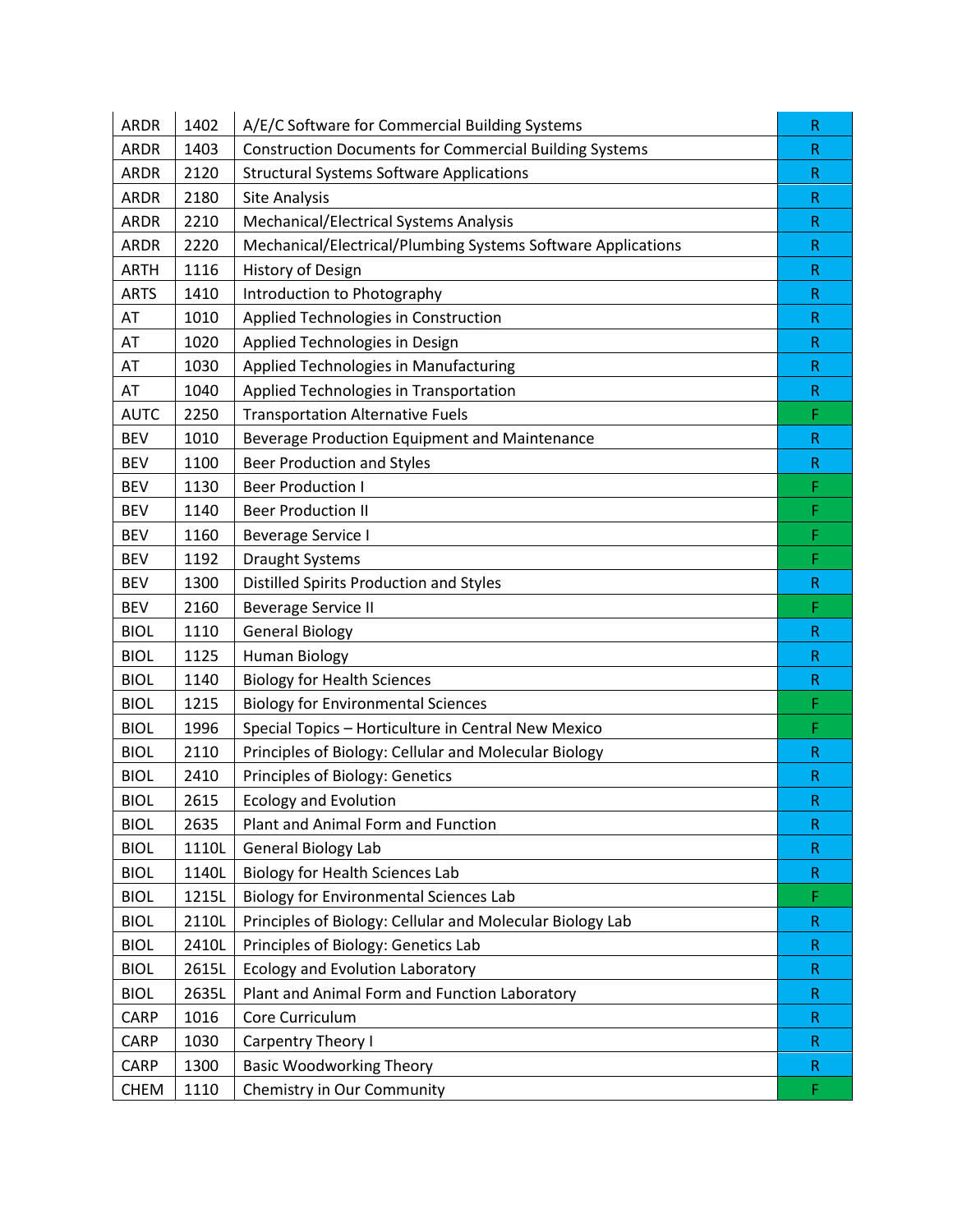| <b>CHEM</b> | 1115  | Chemistry in Art                                 | $\mathsf R$  |
|-------------|-------|--------------------------------------------------|--------------|
| <b>CHEM</b> | 1120  | Introduction to Chemistry                        | $\mathsf{R}$ |
| <b>CHEM</b> | 1215  | <b>General Chemistry I for STEM Majors</b>       | R            |
| <b>CHEM</b> | 1225  | <b>General Chemistry II for STEM Majors</b>      | R            |
| <b>CHEM</b> | 2135  | <b>Organic Chemistry II</b>                      | ${\sf R}$    |
| <b>CHEM</b> | 1110L | Chemistry in Our Community Laboratory            | F            |
| <b>CHEM</b> | 1120L | Introduction to Chemistry Laboratory             | $\mathsf R$  |
| <b>CHEM</b> | 1215L | General Chemistry I Laboratory for STEM Majors   | $\mathsf R$  |
| <b>CHEM</b> | 2130L | <b>Organic Chemistry I Laboratory</b>            | R            |
| <b>CIS</b>  | 1275  | C++ Programming I                                | $\mathsf R$  |
| <b>CIS</b>  | 1610  | <b>IT Essentials: Software</b>                   | R            |
| <b>CIS</b>  | 1730  | JavaScript Web Programming                       | R            |
| <b>CIS</b>  | 1750  | PHP Web Programming                              | R            |
| <b>CIS</b>  | 2763  | Web Programming Framework                        | R            |
| <b>CJUS</b> | 2130  | Police and Society                               | $\mathsf R$  |
| <b>CM</b>   | 1110  | <b>Construction Materials and Techniques</b>     | ${\sf R}$    |
| <b>CM</b>   | 1115  | <b>Commercial and Residential Building Codes</b> | R            |
| <b>CM</b>   | 1205  | Introduction to Building Information Modeling    | R            |
| <b>CM</b>   | 1233  | <b>Sustainable Building Practices</b>            | F            |
| <b>CM</b>   | 1234  | <b>LEED Associate Exam Preparation</b>           | F            |
| <b>CM</b>   | 2105  | <b>Construction Scheduling</b>                   | ${\sf R}$    |
| <b>CM</b>   | 2225  | <b>BIM for Building Systems Management</b>       | F            |
| <b>CM</b>   | 2230  | <b>Building Energy Analysis</b>                  | F            |
| <b>CULN</b> | 1010  | <b>Culinary Fundamentals</b>                     | F            |
| <b>CULN</b> | 1103  | Safety and Sanitation Principles                 | ${\sf R}$    |
| <b>CULN</b> | 1112  | <b>Intermediate Culinary Skills</b>              | $\mathsf R$  |
| <b>CULN</b> | 1130  | <b>Introduction to Baking Fundamentals</b>       | $\mathsf R$  |
| <b>CULN</b> | 1132  | <b>Applied Baking Principles</b>                 | R            |
| <b>CULN</b> | 2020  | <b>Entrepreneurial Food Operations</b>           | ${\sf R}$    |
| <b>CULN</b> | 2210  | Garde Manger                                     | R            |
| <b>CULN</b> | 2214  | <b>Advanced Culinary Skills</b>                  | R.           |
| <b>CULN</b> | 2216  | Advanced Food and Beverage Service               | F            |
| <b>CULN</b> | 2232  | <b>Advanced Baking and Pastry</b>                | R            |
| <b>CULN</b> | 2234  | Retail & Restaurant Bakery Operations            | ${\sf R}$    |
| <b>CULN</b> | 2692  | <b>Entrepreneurial Food Operations Lab</b>       | R            |
| DA          | 1101  | <b>Practical Application of Dental Materials</b> | R            |
| <b>DETC</b> | 1250  | Diesel Power and the Environment                 | F            |
| <b>ECON</b> | 2120  | Microeconomic Principles                         | ${\sf R}$    |
| <b>ECON</b> | 2125  | Society & Environment                            | F            |
| <b>ELTR</b> | 2605  | Photovoltaic Fundamentals & Applications         | F            |
| <b>ELTR</b> | 2615  | PV Code Compliant Systems                        | F            |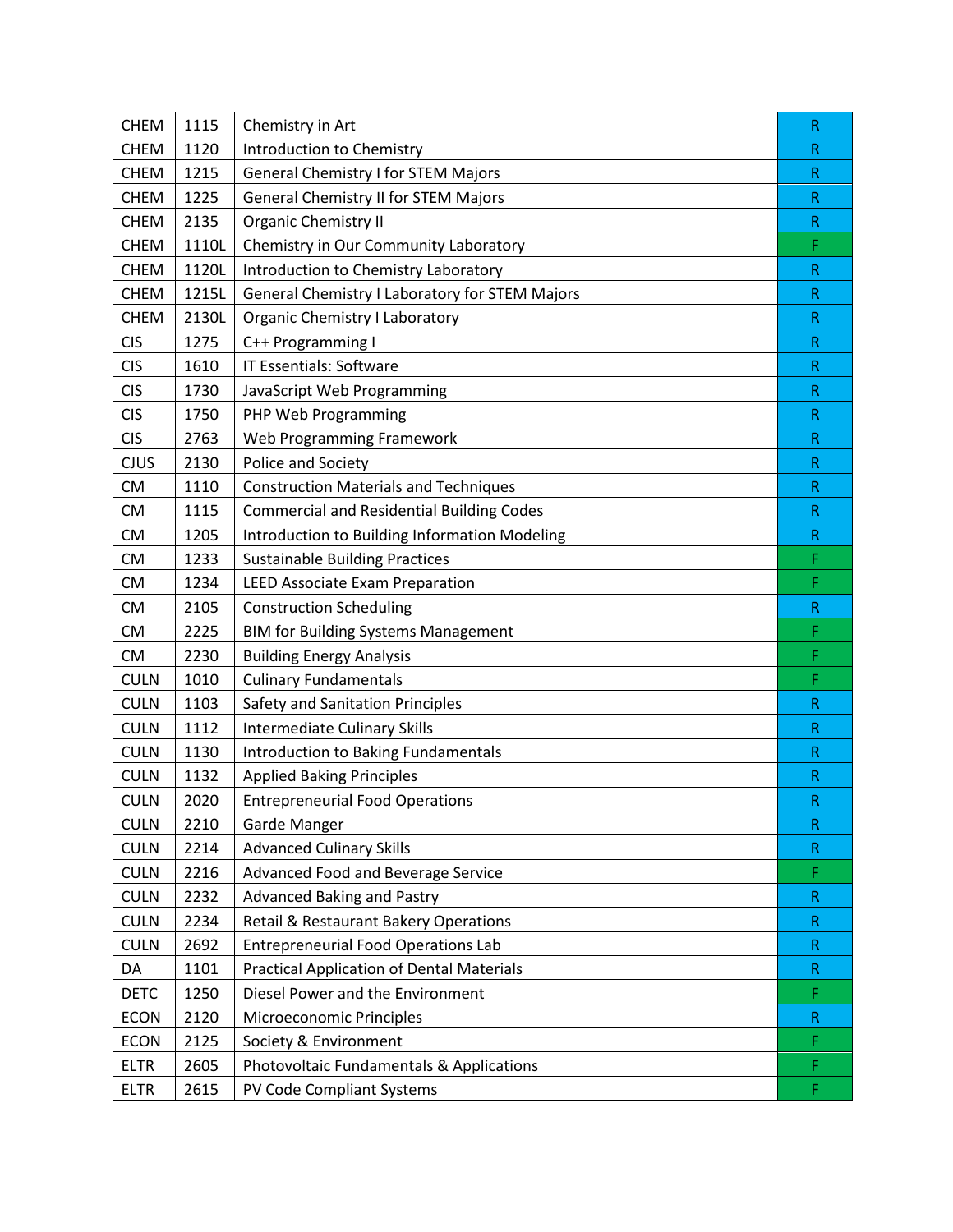| <b>ELTR</b> | 2620  | Photovoltaic Theory/Design and Installation                       | F            |
|-------------|-------|-------------------------------------------------------------------|--------------|
|             |       | Advanced PV Theory /Design/ Installation/ Maintenance and         |              |
| <b>ELTR</b> | 2630  | Commissioning                                                     | F            |
| <b>ELTR</b> | 2692  | PV Installation Lab                                               | F            |
| <b>ESOL</b> | 0971  | Integrated Reading and Writing for Speakers of Other Languages I  | $\mathsf R$  |
| <b>ESOL</b> | 0981  | Integrated Reading and Writing for Speakers of Other Languages II | $\mathsf R$  |
| <b>ESOL</b> | 1001  | Academic and Workplace Communication for Specific Purposes        | $\mathsf R$  |
| <b>ESOL</b> | 1010  | Reading and Vocabulary for Specific Purposes                      | $\mathsf{R}$ |
| <b>ESOL</b> | 1020  | English Composition and Grammar for Specific Purposes             | $\mathsf R$  |
| <b>ESOL</b> | 1030  | U.S. Culture and Contemporary Issues for Specific Purposes        | $\mathsf R$  |
| <b>FS</b>   | 1010  | <b>Principles of Emergency Services</b>                           | $\mathsf R$  |
| <b>FS</b>   | 1512  | <b>Building Construction for Fire Prevention</b>                  | F            |
| <b>FS</b>   | 1610  | Principles of Fire and Emergency Services Safety and Survival     | $\mathsf R$  |
| <b>FS</b>   | 1817  | National Incident Management System                               | $\mathsf R$  |
| <b>FS</b>   | 1820  | Hazardous Materials Awareness and Operations                      | $\mathsf R$  |
| <b>FS</b>   | 2001  | <b>Fire Protection Systems</b>                                    | $\mathsf R$  |
| <b>FS</b>   | 2008  | Fire Protection Hydraulics and Water Supply                       | $\mathsf R$  |
| FS          | 2215  | Firefighter I & II Theory                                         | $\mathsf{R}$ |
| <b>FS</b>   | 2240  | <b>Wildland Fire Ignition Operations</b>                          | R            |
| <b>FS</b>   | 2292  | Firefighter I & II Lab                                            | $\mathsf{R}$ |
| <b>FS</b>   | 2402  | Principles of Fire and Emergency Service Administration           | $\mathsf R$  |
| <b>FS</b>   | 2422  | <b>Fire Behavior and Combustion</b>                               | $\mathsf R$  |
| FS          | 2640  | Legal Aspects of Emergency Services                               | $\mathsf R$  |
| <b>FS</b>   | 2812  | Fire Investigation I                                              | $\mathsf R$  |
| <b>FS</b>   | 2814  | <b>Fire Prevention</b>                                            | $\mathsf R$  |
| <b>FS</b>   | 2815  | Intermediate Wildland Fire Behavior                               | $\mathsf{R}$ |
| <b>FS</b>   | 2840  | Wildland Crew Boss/Engine Boss                                    | $\mathsf{R}$ |
| FS          | 2892  | Wildland Firefighter Safety and Survival Skills                   | $\mathsf R$  |
| <b>GEOG</b> | 1110  | Physical Geography                                                | R            |
| <b>GEOG</b> | 1120  | <b>World Regional Geography</b>                                   | F            |
| <b>GEOG</b> | 1130  | Human Geography                                                   | F            |
| GEOG        | 1140  | Human's Role in Changing the Face of the Earth                    | F            |
| <b>GEOG</b> | 1960  | Geography of Food                                                 | F            |
| <b>GEOG</b> | 2510  | Meteorology                                                       | ${\sf R}$    |
| <b>GEOG</b> | 1110L | Physical Geography Lab                                            | $\mathsf R$  |
| GIS         | 1002  | <b>Fundamentals of Geospatial Technology</b>                      | R            |
| GIS         | 1118  | <b>Geographic Information Systems I</b>                           | $\mathsf R$  |
| GIS         | 2008  | <b>GPS Field Mapping</b>                                          | R            |
| GIS         | 2011  | Remote Sensing and Image Processing                               | $\mathsf R$  |
| <b>GNHN</b> | 2204  | Honors: The Individual and the Collective                         | ${\sf R}$    |
| <b>HIST</b> | 1110  | United States History I                                           | R            |
| <b>HIST</b> | 1120  | United States History II                                          | ${\sf R}$    |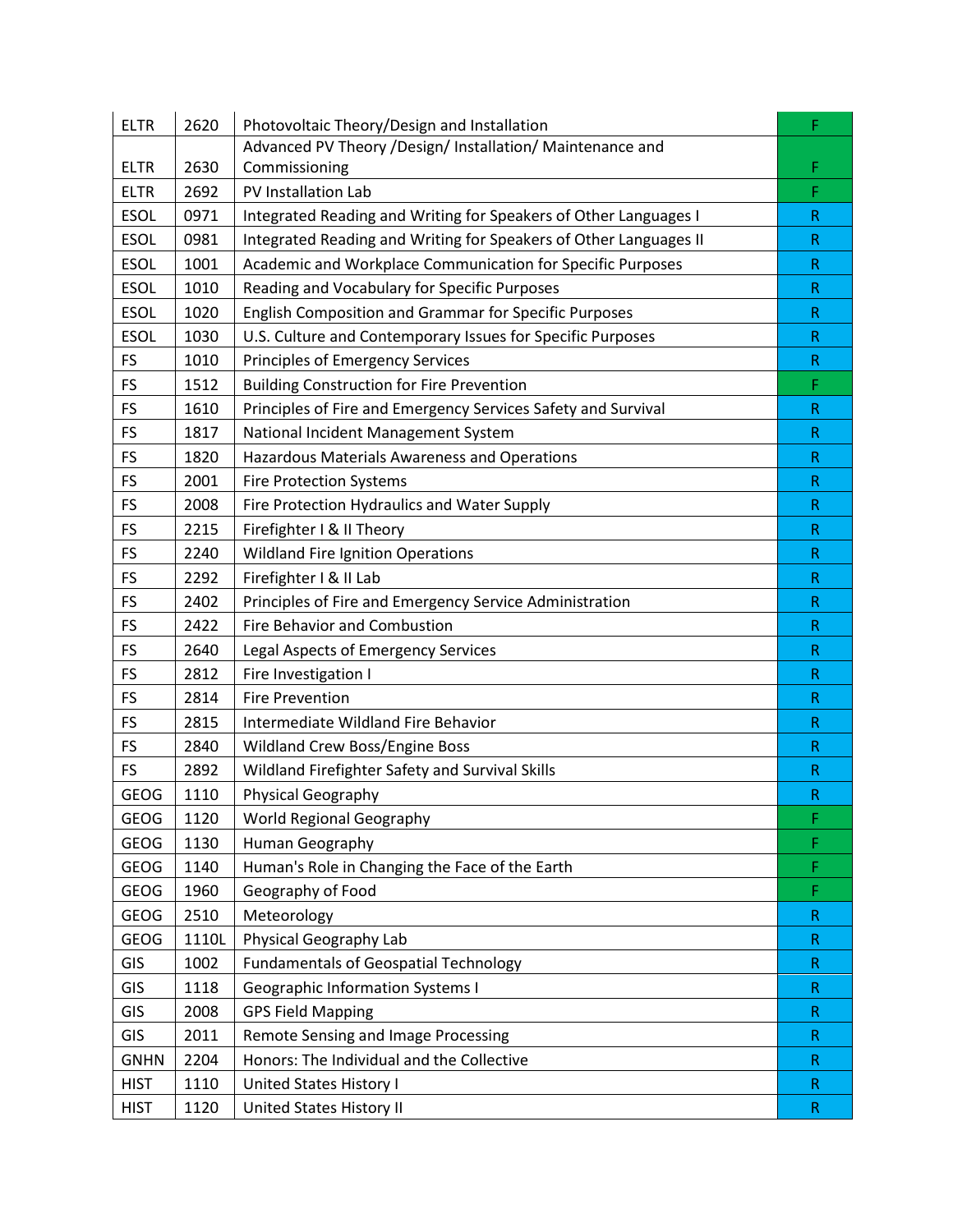| <b>HIST</b> | 2270  | The American West                                                 | R            |
|-------------|-------|-------------------------------------------------------------------|--------------|
| HT          | 1111  | <b>Guest Service Management</b>                                   | F            |
| HT          | 2141  | <b>Marketing Services</b>                                         | F            |
| HT          | 2215  | <b>Purchasing and Cost Controls</b>                               | R            |
| HT          | 2240  | <b>Hospitality Law</b>                                            | $\mathsf R$  |
| <b>HVAC</b> | 1115  | <b>Refrigerant Management</b>                                     | R            |
| <b>HVAC</b> | 1130  | Code and Safety I                                                 | F            |
| <b>HVAC</b> | 1235  | Air Conditioning and Controls                                     | $\mathsf R$  |
| <b>HVAC</b> | 1240  | System Design, Installation & Retrofit of Heating/Cooling Systems | $\mathsf R$  |
| <b>HVAC</b> | 1245  | <b>Heating and Heating Control Systems</b>                        | $\mathsf R$  |
| <b>HVAC</b> | 1321  | <b>Advanced Hydronics and Controls I</b>                          | R.           |
| <b>HVAC</b> | 1323  | Hot Water & Steam Generation Systems & Controls II                | $\mathsf R$  |
| <b>HVAC</b> | 1330  | Controls III                                                      | R            |
| <b>HVAC</b> | 1420  | Energy Efficiency & Green Building Standards I                    | F            |
| <b>HVAC</b> | 1425  | Energy Efficiency & Green Building Standards II                   | F            |
| <b>HVAC</b> | 1430  | Energy Efficiency & Green Building Code Compliance                | F            |
| <b>IRW</b>  | 0970  | <b>Integrated Reading and Writing I</b>                           | $\mathsf R$  |
| <b>IRW</b>  | 0980  | Integrated Reading and Writing II                                 | R            |
| LBAR        | 2610  | Liberal Arts Study Abroad                                         | $\mathsf R$  |
| <b>LTAM</b> | 1111  | Latin American Film                                               | $\mathsf{R}$ |
| <b>NMNC</b> | 1220  | <b>Health Care Participant</b>                                    | F            |
| <b>NTSC</b> | 2110  | <b>Environmental Science for Teachers</b>                         | F            |
| <b>NUTR</b> | 1090  | Dietary Manager Clinical I                                        | $\mathsf R$  |
| <b>NUTR</b> | 1190  | Dietary Manager Clinical II                                       | $\mathsf R$  |
| <b>NUTR</b> | 1010L | Personal and Practical Nutrition Lab                              | R            |
| PCT         | 1020  | <b>Patient Care Technician</b>                                    | $\mathsf{R}$ |
| PHIL        | 1115  | Introduction to Philosophy                                        | $\mathsf{R}$ |
| PHIL        | 1130  | <b>Contemporary Moral Issues</b>                                  | R            |
| PHIL        | 2120  | <b>Biomedical Ethics</b>                                          | $\mathsf R$  |
| PHIL        | 2130  | <b>Environmental Ethics</b>                                       | F            |
| PHIL        | 2310  | <b>Business Ethics</b>                                            | $\mathsf R$  |
| <b>PHYS</b> | 1230L | Algebra-Based Physics I Laboratory                                | $\mathsf{R}$ |
| <b>PHYS</b> | 1320L | Calculus-Based Physics II Laboratory                              | $\mathsf{R}$ |
| <b>PLAN</b> | 1165  | Introduction to Community and Regional Planning                   | F            |
| <b>PLAN</b> | 2265  | <b>Sustainable Community Planning Methods</b>                     | F            |
| <b>PLMB</b> | 1130  | <b>Water Piping Systems</b>                                       | $\mathsf R$  |
| <b>PLMB</b> | 1230  | <b>Hydronics and Plumbing Systems</b>                             | R.           |
| PLMB        | 1320  | <b>Solar Thermal Systems</b>                                      | F            |
| <b>PLMB</b> | 1330  | <b>Energy and Water Conservation Systems</b>                      | F            |
| <b>POLS</b> | 2130  | Political Ideas/Introduction to Political Theory                  | $\mathsf{R}$ |
| <b>POLS</b> | 2140  | <b>Introduction to Political Analysis</b>                         | $\mathsf R$  |